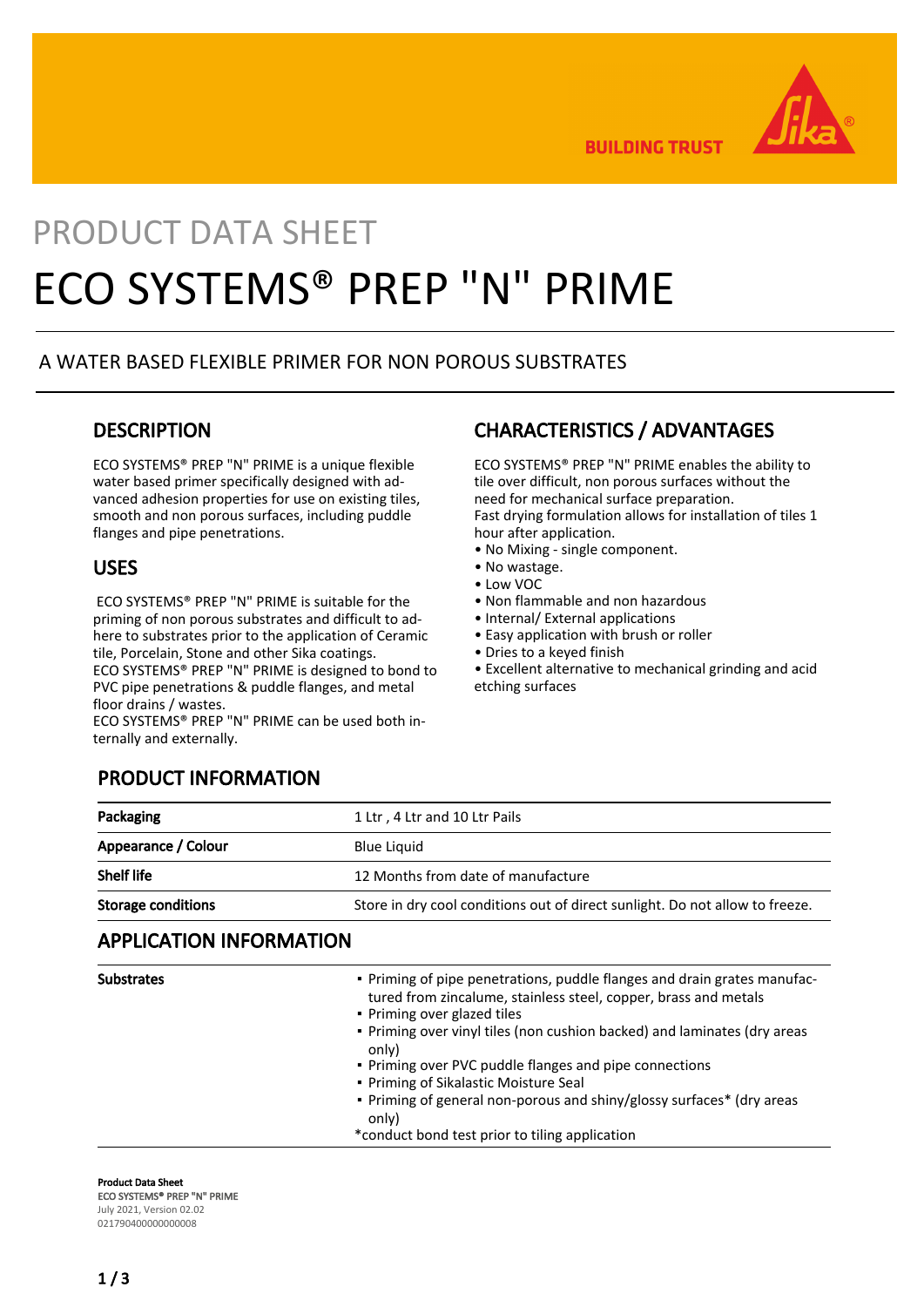**Consumption** 6-10m2 per litre depending on surface porosity and finish

| Waiting time to overcoating | Application                                                                                                                                                                                                                                                                                                     | <b>Wait Time</b> |
|-----------------------------|-----------------------------------------------------------------------------------------------------------------------------------------------------------------------------------------------------------------------------------------------------------------------------------------------------------------|------------------|
|                             | Primer over existing tiles Matt Finish 1+ hr                                                                                                                                                                                                                                                                    |                  |
|                             | Primer over glossy tiles                                                                                                                                                                                                                                                                                        | $5+$ hrs         |
|                             | Priming prior to waterproofing                                                                                                                                                                                                                                                                                  | $3+$ hrs         |
|                             | Primer over non porous substrates<br>and puddle flanges                                                                                                                                                                                                                                                         | $1+hr$           |
|                             | * Values determined at laboratory conditions: 23°C & 50% RH. Site condi-<br>tions will vary wait times.<br>Higher temperatures with reduce times and cool temperatures with ex-<br>tend times.<br>High Humidity will slow drying of primer.<br>Allow the product to dry and harden prior to tiling application. |                  |

# BASIS OF PRODUCT DATA

All technical data stated in this Product Data Sheet are based on laboratory tests. Actual measured data may vary due to circumstances beyond our control.

# IMPORTANT CONSIDERATIONS

- Metal floor grates and drains shall be lightly ab-▪ raded prior to application of Prep n Prime.
- ECO SYSTEMS™ ECO PREP 'N' PRIME is not suitable for solvent based finishes.
- When using externally or in wet areas appropriate falls to waste are required.
- ECO SYSTEMS™ ECO PREP 'N' PRIME is not suitable for continuous water immersion applications, eg : swimming pools and spas etc.
- ECO SYSTEMS™ ECO PREP 'N' PRIME is not suitable over waterproofing membranes unless Sika approved, seek further technical advice.
- ECO SYSTEMS™ ECO PREP 'N' PRIME is not suitable as a primer for solvent based polyurethane membranes.
- **Do not apply onto wet or damp substrates.**
- Do not dilute.
- Do not use as a waterproofing membrane or on areas of negative hydrostatic pressure.
- When using over existing tiles ensure the tile are sound and bonded well to the substrate.
- Do not apply in temperatures below 5°C and above 35°C and under hot and windy conditions.
- **ECO SYSTEMS® PREP "N" PRIME maybe be used over** water based epoxy coatings, ensure coating are lightly sanded prior to application.
- **.** If using as a primer for waterproofing ensure primer has completely dry prior to application of the waterproof membrane.
- Not Suitable for use over polished porcelain tile that have sealers.
- Test product to ensure fully dry prior to application of subsequent membranes and coatings

# ECOLOGY, HEALTH AND SAFETY

For information and advice on the safe handling, storage and disposal of chemical products, users shall refer to the most recent Safety Data Sheet (SDS) containing physical, ecological, toxicological and other

Product Data Sheet ECO SYSTEMS® PREP "N" PRIME July 2021, Version 02.02 021790400000000008

safety related data.

# APPLICATION INSTRUCTIONS

ECO SYSTEMS® PREP "N" PRIME should be stirred before use. ECO SYSTEMS® PREP "N" PRIME may be applied to vertical, horizontal surfaces using a roller, or brush. When using over existing cut back carpet and vinyl adhesive surfaces, it is recommended a sample test be done to ensure adequate adhesion.

#### EQUIPMENT

- Personal protective equipment
- Brush or paint roller

#### SUBSTRATE QUALITY / PRE-TREATMENT

All surfaces must be clean, dry, free from dust, grease, wax, oil, laitance, curing compounds, release agents, sealers, coatings, friable material and all other contaminants likely to prevent the ECO SYSTEMS® PREP "N" PRIME from bonding. All substrates surfaces must be secure and continuous, all voids and gaps must be filled. Ensure all metal surfaces are free from rust and oxidisation film.

#### MIXING

Primer comes premixed however stirring is recommended prior to use.

#### APPLICATION

Apply one coat of ECO SYSTEMS® PREP "N" PRIME by brush or roller.

#### CLEANING OF EQUIPMENT

Clean equipment with water while the product is still wet.

### LOCAL RESTRICTIONS

Please note that as a result of specific local regulations the declared data for this product may vary from country to country. Please consult the local Product Data Sheet for the exact product data.



2 / 3

**BUILDING TRUST**